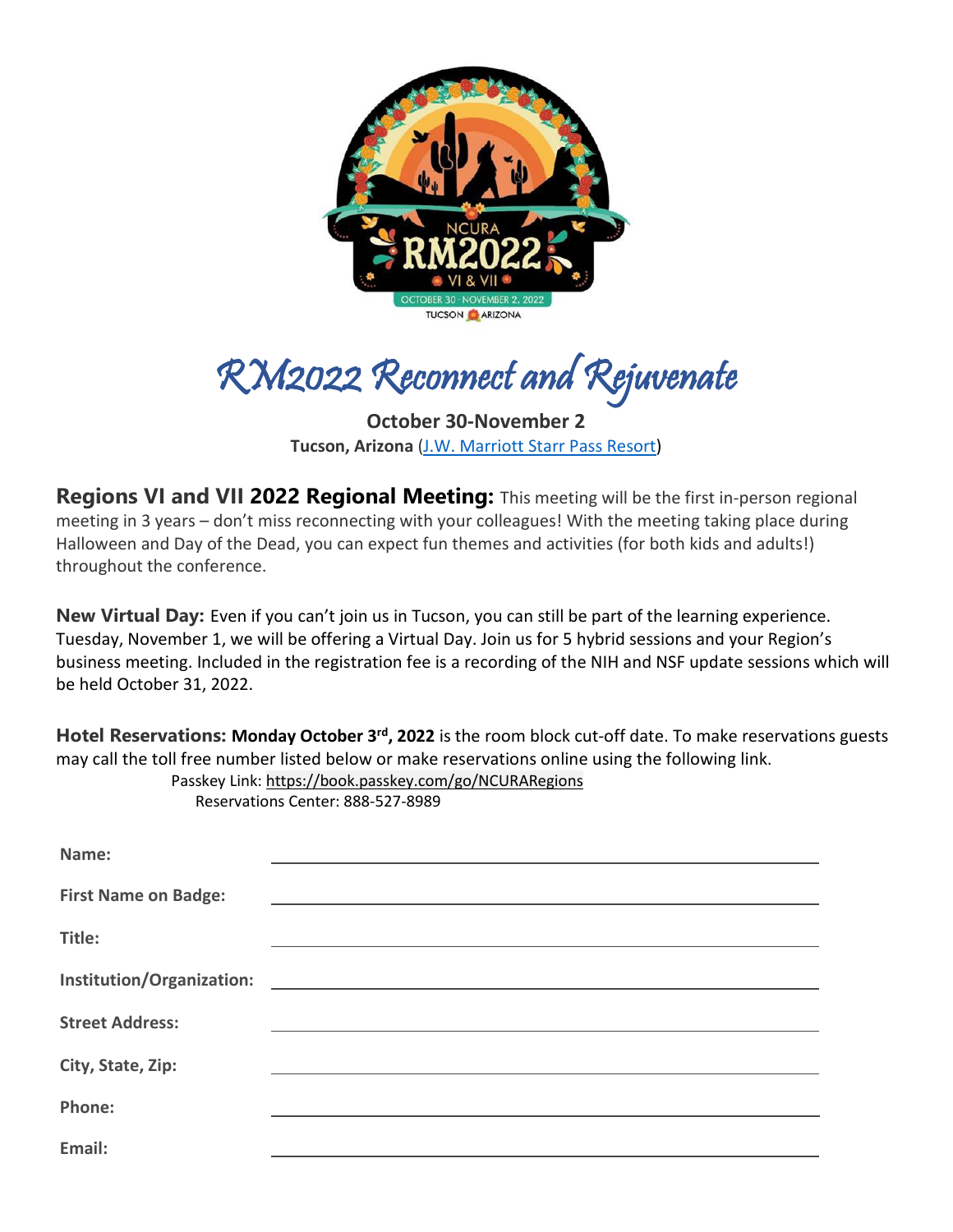| <b>Registration</b>                                                       |       | <b>Registration</b><br><b>Fee</b> | <b>Amount Due</b> |
|---------------------------------------------------------------------------|-------|-----------------------------------|-------------------|
| Early Bird Registration $-$ Ends 8/31/2022                                | \$650 | \$                                |                   |
| Registration - 9/1/2022-10/21/2022                                        | \$710 | \$                                |                   |
| Registration at Conference (available when registering<br>after 10/21/22) | \$775 | \$                                |                   |
| NCURA dues (optional)                                                     | \$190 | \$                                |                   |
| Virtual Registration Only (Tuesday, November 1)                           | \$75  | \$                                |                   |
| Workshops - Sunday, October 30, 2022<br>Workshop#                         |       |                                   |                   |
| AM Half-day workshop (per workshop)                                       |       | \$100                             | \$                |
| PM Half-day workshop (per workshop)                                       |       | \$100                             | \$                |
|                                                                           |       | <b>TOTAL</b>                      | \$                |

### **Registration includes the following meals:**

Standard Conference Registration: *Breakfast* Monday – Wednesday, *Lunch* Monday – Tuesday, *Dinner* Tuesday, *Reception* Monday

Workshops: Include beverage break

### **Accommodations Request(s)**

**I have a disability requiring Accommodations** □

**Specialmealrequest:**□Vegetarian □Vegan □GlutenFree □ Other -----------------------

(check all that apply)

If you need specific accommodations of which you'd like us to be aware, please contact Natalie Buys [\(natalie.buys@cuanschutz.edu\)](mailto:(natalie.buys@cuanschutz.edu) to discuss detailed needs.

**CHECK PAYMENT:** Make checks payable to NCURA Region VII (Federal ID # 52-1721115). Mail check payment along with a copy of this form (checks must be postmarked by end date of registration fee time period to be eligible for that amount) to: NCURA Region VII Chair, ATTN: Natalie Buys, 12631 E 17<sup>th</sup> Avenue, F496, Aurora, CO 80045.

### **Payment-related questions?**

Region VII Treasurer | Kelly Bergeron **|** Kelly.Bergeron@colostate.edu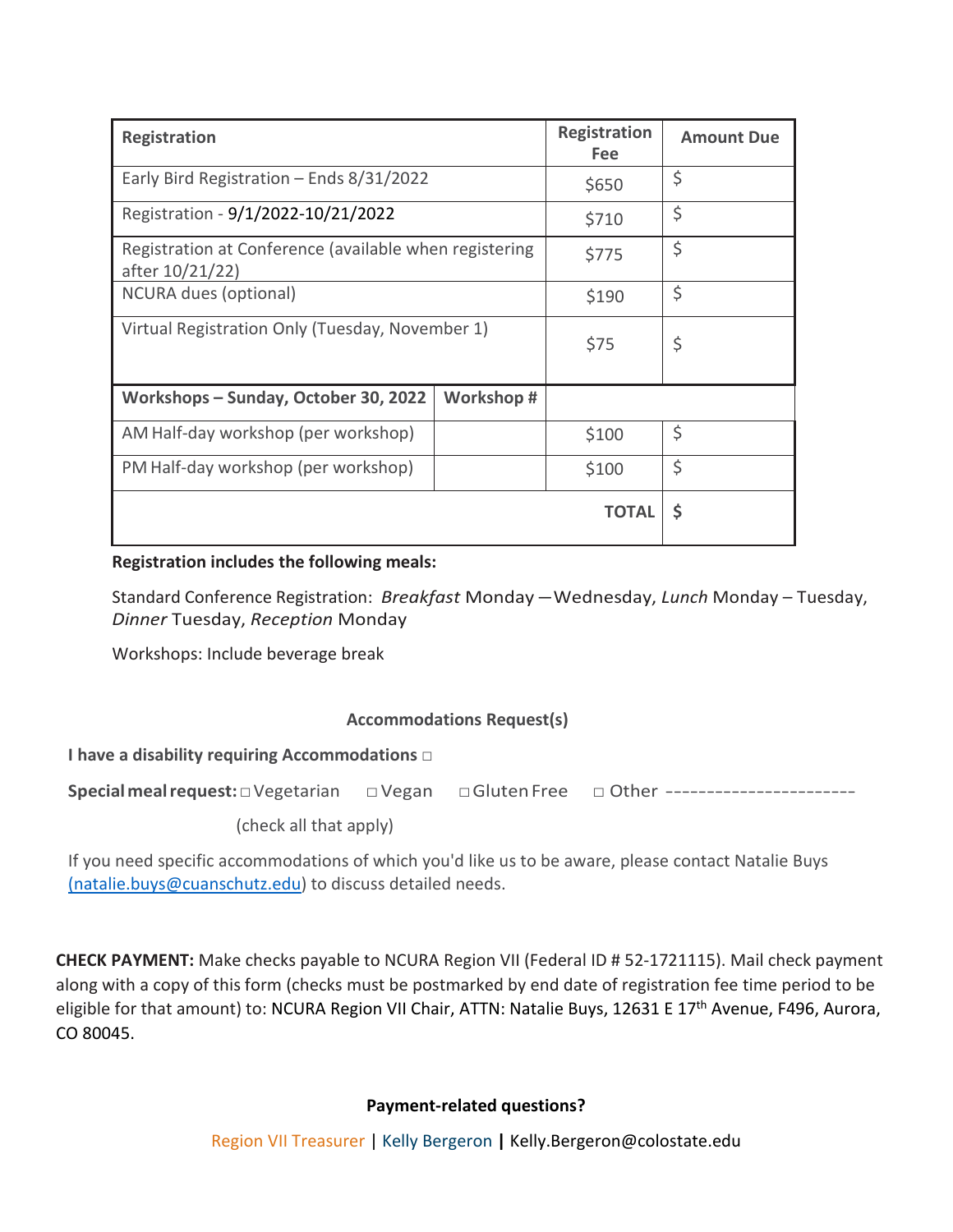**NCURA REGIONAL MEETING CANCELLATION AND REFUND POLICY:** Refunds of the registration fee, less a \$75 administrative charge, will be honored if a written request is received by email to Kelly Bergeron at Kelly.Bergeron@colostate.edu no later than October 15, 2022. AFTER THAT DATE NO REFUNDS WILL BE MADE. No-shows are not eligible for refunds.

**SUBSTITUTIONS:** Registrants who are unable to attend may transfer their registration to another individual with prior notice by sending an email naming the substitute to Kelly Bergeron at Kelly.Bergeron@colostate.edu by October 15, 2022.

# **Our Commitment to Diversity & Inclusion**

We want to offer you: cutting-edge programs that meet your needs; volunteer opportunities; and opportunities to enhance your professional network. Please take a moment to update your membership profile [here.](https://nam01.safelinks.protection.outlook.com/?url=http%3A%2F%2Fr20.rs6.net%2Ftn.jsp%3Ff%3D001VXsA6pv47OUSTmiU2r3NmXJK5-Zk3nPhlXFtg8nUONMw8ya5VbuE9sa0cq-1FvD-Uo9WZ5477AZf5MsqNfPW38auZDUEkxo4sxfKUzB8dNVBS9BJk6agy8eEZM-zGVq9vfLU-HBco6NCPasO8YPLseIBi9bXKfSAPe0Fbv2k3zM-DElUs0Tsq_G8NnGPwN1Af8qByQBBBqf6RjChKX75SQxgK0BIexefzF_v2ih_VUvKXhWgm_SnAI_0MjXT0bk-2ytylxi8Wf2XUiQOGgpOkYLUJ9c_BIowYceiiJ3YN9AkKF2iPveFBWkW7nS2AwNTzmZyv6edpEr7uwv8im2-FN5pWLx-9UjFcZf5GlfbrZZNELZaGHIYEGM-Ub_52hGelT3x9j5apRb9YaN0HUH69yKqJwpmpC3p274Hj0hV7OsFVDnigmNpp9YQx6G3AX-G4ndzEF1-3YkPUCQthea_j1cim9ay3qwQTHdSnje_7tSXCs1PQ_OnKzeT8iEHnjUM6ddq2DC-r5O6h7iXbiSAPXy8392FhXCyDkWS495CmaaDo0Ewu9mgWPso-GNqyCvjlxvGz5KrlGAI2QvfHYmlf-yMxJikxnQeeqAqwyXTkaE%3D%26c%3D0A1ysDM_U6kxn8YgnddcRat2tOtAQ1xyuJEclJj_dASwaxRmZGjtbg%3D%3D%26ch%3DELkz-sne_NNVtdiN9jvxGDDohUNT0YYTrb5qObusVVkc_iokbL-33A%3D%3D&data=02%7C01%7Cliz.grinstead%40colostate.edu%7C22b89da3422f40b540df08d85f2c3960%7Cafb58802ff7a4bb1ab21367ff2ecfc8b%7C0%7C0%7C637363990837569721&sdata=zNBiqRRn4Geu45kaQHBK9qLPsxl3uXjgNqqb5xDHkfk%3D&reserved=0) NCURA is committed to diversity and inclusion in all activities. The full Statement on Diversity and Inclusion can be found [here.](https://nam01.safelinks.protection.outlook.com/?url=http%3A%2F%2Fr20.rs6.net%2Ftn.jsp%3Ff%3D001VXsA6pv47OUSTmiU2r3NmXJK5-Zk3nPhlXFtg8nUONMw8ya5VbuE9sa0cq-1FvD-Iw-ysZvj9bKV5P7PZuU7DAhjrLeB6X2V15sZV14kl3wkEv_vTn3nHB6dwytfdLGYJZDqA9WPpzGbooqp41fXqyK8RX00WepP8klpFly-4eRSVNAeWbOa2iKFpW0AqFwPPmSWWt9jenv4rLq5f_uwC38r_acKfgXrO6MdZFh34NRzqXjpr5iVgiKDxBpUpOIQcLrXKYrYmuhI8nIEjpzclKVYOzvo8Gg0OeQGv8SAubA2VQHu2PHvC4LV384yieR2SS7fHIweYvq2JU9uv8vsmNxX1nSJVguEc4zJCMZMsfikY8nrmCzEMyzLKudAfqseWvd-WJySDSAa_9jVyxDLswaREeLmNleD7a6CBpgirVQkr0ll9iKeNHxf0jGIr9FEVQ_rnn9332E6n9u35noThRxn9nmrEpm4HYM02xWpFLyCs3soczJAN9Nsh4ycRZZIiHE4WbMjbex1Yws0D-hfCQqQmyP8ivyp5yLOwDxyTOATWH2Dn4gq2X1fZRvgl_B-%26c%3D0A1ysDM_U6kxn8YgnddcRat2tOtAQ1xyuJEclJj_dASwaxRmZGjtbg%3D%3D%26ch%3DELkz-sne_NNVtdiN9jvxGDDohUNT0YYTrb5qObusVVkc_iokbL-33A%3D%3D&data=02%7C01%7Cliz.grinstead%40colostate.edu%7C22b89da3422f40b540df08d85f2c3960%7Cafb58802ff7a4bb1ab21367ff2ecfc8b%7C0%7C0%7C637363990837579716&sdata=DonkgPtf1KGJ1GYQiwLJmg0qtq8lkyqVgVT6VCQC8Mw%3D&reserved=0)

> **Questions?** Please reach out to the meeting Chairs: Theresa Caban, Region VI Chair, t[caban@laretina.com](mailto:theresa.caban@lundquist.org)  Natalie Buys, Region VII Chair, [natalie.buys@cuanschutz.edu](mailto:natalie.buys@cuanschutz.edu)